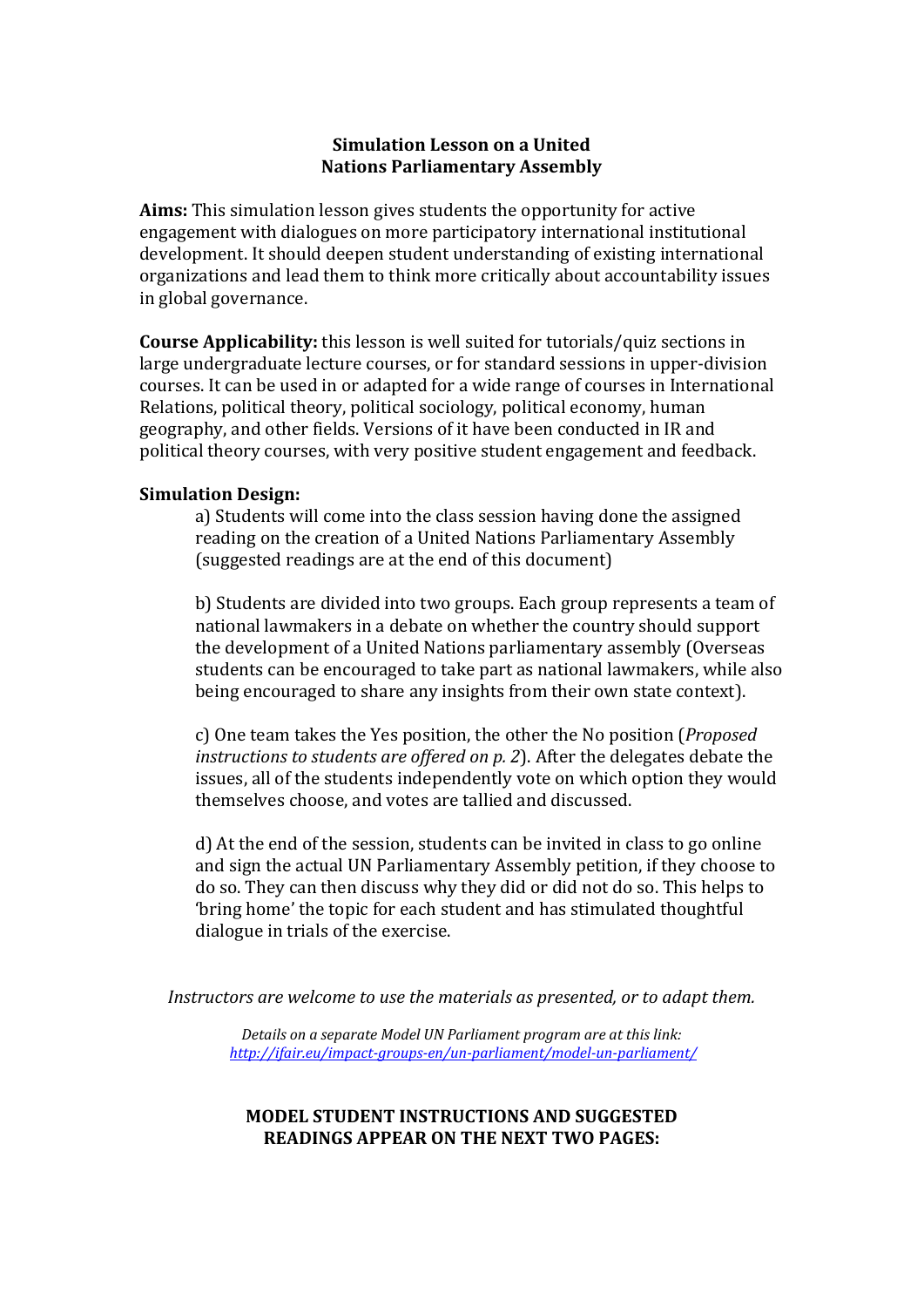# **Should We Support a UN Parliamentary Assembly?**

A Simulation Exercise 



**Introduction:** Should the country support the creation of a United Nations Parliamentary Assembly? You are part of a team of national lawmakers taking part in a debate to decide. At the end of the exercise, you'll cast your votes. You will also have the opportunity to go online and sign the actual petition of support for a UNPA, should you choose to do so. You will draw on the assigned readings on the UNPA, and democracy beyond the state more generally, to participate in this exercise.

# **Instructions**

- 1) Your class has been divided into 'Pro' and 'Con' sides on the UN Parliamentary Assembly question.
- 2) Each side should select one overall Chair and three Sub-Committee Chairs. The remaining members should then divide themselves equally among the three sub-committees. Each sub-committee works under the coordination of its Chair to prepare one Pro point, in favor of the UNPA; or one Con point, against it, to raise in the debate. Teams should draw from the assigned readings to develop their points. The overall team Chair helps coordinate the efforts of the three sub-committees and leads the debate for her/his side.
- 3) The full Pro and Con sides then come together, and Sub-committee Chairs take turns raising their points. After each point is raised, the other side is given a chance to respond. Then debate is open, and anyone can offer a comment on the point that was raised until the instructor calls time. The next point is raised by a Sub-Committee Chair, and the process is repeated until all six points have been raised and debated.
- 4) At the end of the debate, all students cast votes by show of hands to determine whether the country will support the creation of a UNPA. This is an open 'conscience' vote, meaning that you can vote whichever way seems best to you, regardless of whether you were on the Pro or Con side.
- 5) After the vote has been tallied, you will be asked to go online to the actual UNPA Campaign site, read it and determine whether you yourself will add your name to the UNPA support petition there. You can then discuss your decision on the vote and on the petition in a closing, full-class dialogue. **The UNPA Campaign site is at:** http://en.unpacampaign.org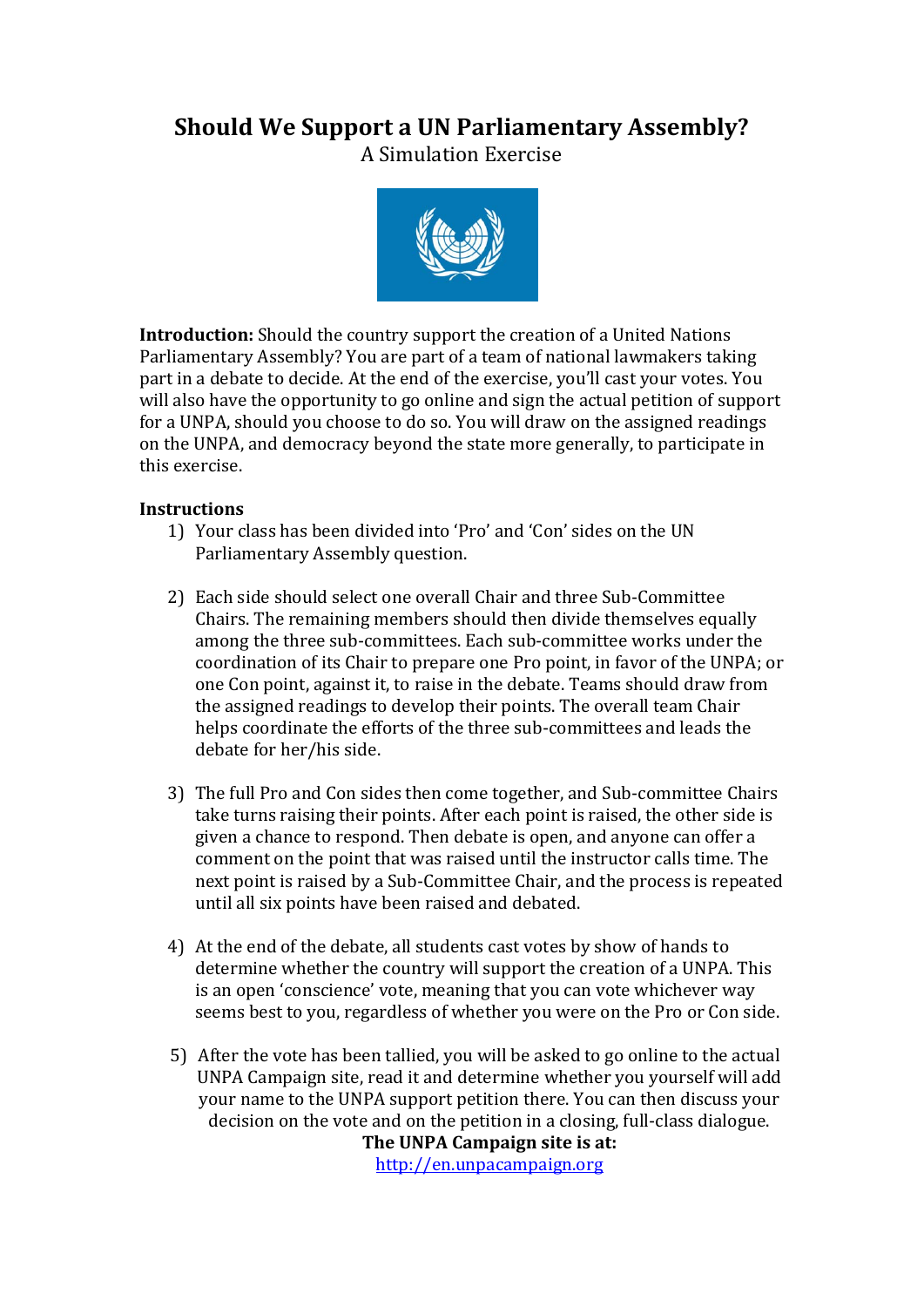# **SUGGESTED COURSE READINGS**

## **'PRO' READINGS:**

# **Very brief statement of the UNPA proposal from the Campaign for a UN Parliamentary Assembly:**

http://en.unpacampaign.org/proposal/

**Article-length discussion of reasons in favor of a UN Parliamentary Assembly:** Luis Cabrera, "Strengthening Security, Justice, and Democracy Globally: The Case for a United Nations Parliamentary Assembly," forthcoming in in William Durch, Joris Larik, and Richard Ponzio (eds.), *Just Security in an Undergoverned World* (Oxford: Oxford University Press). (10,000 words) Available at: https://www.stimson.org/sites/default/files/Commission\_BP\_Cabrera.pdf (Link can be copied and pasted into browser if it does not open immediately)

#### **Other 'pro' readings:**

Andreas Bummel, 'Toward Global Political Integration: Time for a World Parliamentary Assembly'. *Great Transition Initiative*, August 2016. (ca. 2000 words) http://greattransition.org/publication/toward-global-political-integration.

Further publications ('PRO'): http://en.unpacampaign.org/publications/

Richard Falk, What Comes After Westphalia: The Democratic Challenge, 13 Widener Law Review 243 (2007). (PRO)

In addition, the FAQ on the UNPA campaign's website may be a good starting point for students: http://en.unpacampaign.org/proposal/faq/.

## **'CON' READINGS:**

## **Article arguing against claims that there is a significan democratic deficit in global politics (and thus no need for democracy beyond the state)** Andrew Moravcsik, "Is there a Democratic Deficit in World Politics? A Framework

for Analysis," *Government & Opposition*, 30 (2004).

#### **Other 'con' readings:**

Robert Dahl, 'Can International Organizations be Democratic? A Skeptic's View', in Ian Shapiro and Casiano Hacker-Cordon (eds), *Democracy's Edges* (New York: Cambridge University Press, New York, 1999).

Philip Pettit, "Democracy National and International," *The Monist*, 89 (2006).

## **ADDITIONAL READINGS ON TRANS-STATE / GLOBAL DEMOCRACY**

Daniele Archibugi and David Held, "Cosmopolitan Democracy: Paths and Agents,"